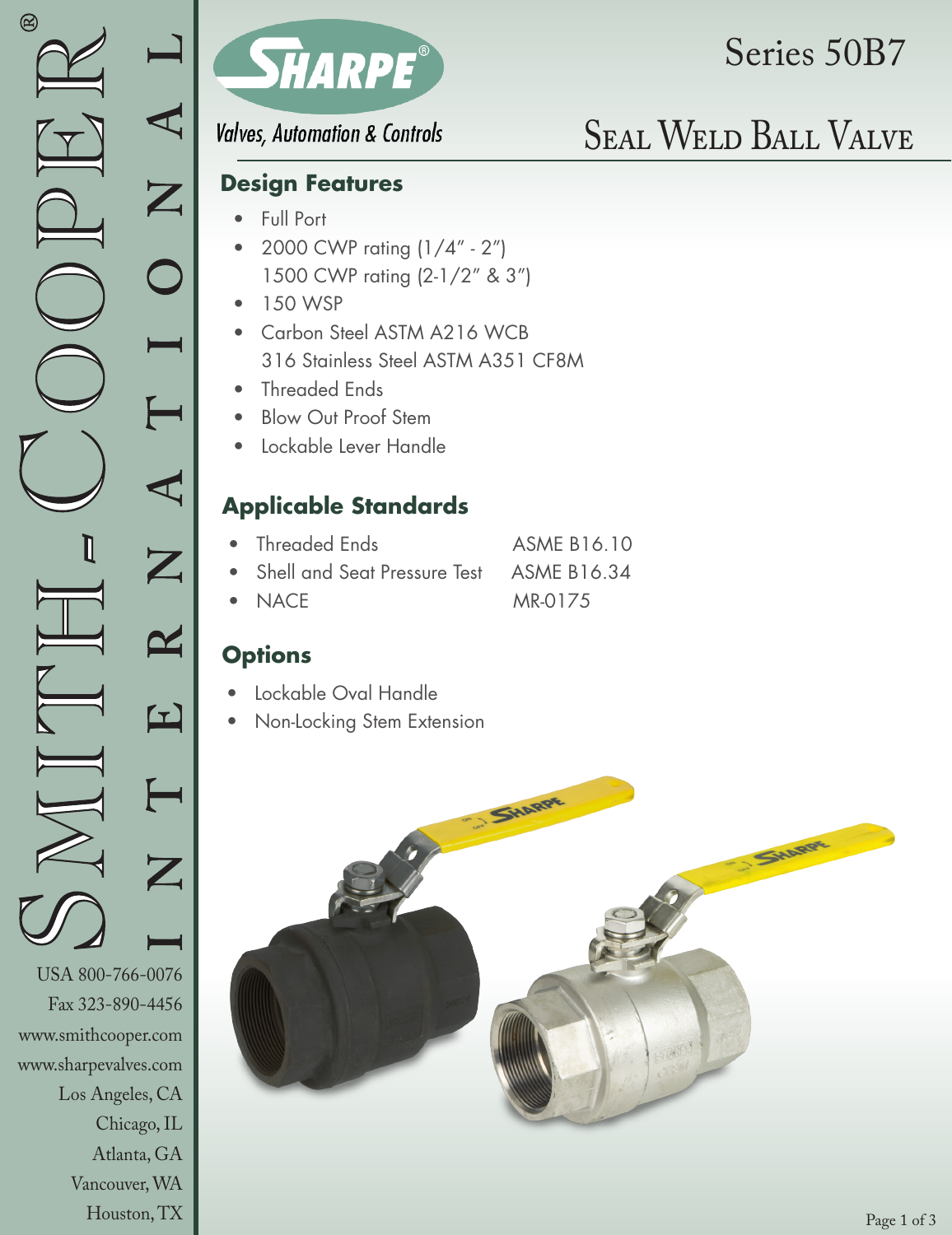

## Seal Weld Ball Valve Series 50B7

## **Dimensions**









| <b>PRINTIPLIP STREET</b> |      |      |      |      |      |      |                |      |
|--------------------------|------|------|------|------|------|------|----------------|------|
| Size                     | A    | B    | C    | ØD   | Ε    | F    | G              | Н    |
| 1/4                      | 2.00 | 1.02 | 4.00 | 0.50 | 1.81 | 2.24 | 2.16           | 3.39 |
| 3/8                      | 2.00 | 1.02 | 4.00 | 0.50 | 1.81 | 2.24 | 2.16           | 3.39 |
| 1/2                      | 2.36 | 1.17 | 4.00 | 0.59 | 1.89 | 2.26 | 2.16           | 3.39 |
| 3/4                      | 2.75 | 1.48 | 5.00 | 0.80 | 2.04 | 2.90 | 2.76           | 4.33 |
|                          | 3.25 | 1.74 | 5.75 | 1.00 | 2.44 | 3.20 | 3.18           | 5.26 |
| $1 - 1/4$                | 3.80 | 1.91 | 5.75 | 1.25 | 2.56 | 3.40 | 3.18           | 5.26 |
| $1 - 1/2$                | 4.33 | 2.17 | 7.50 | 1.50 | 2.96 | 4.20 | 4.13           | 6.47 |
| $\mathcal{P}$            | 5.27 | 2.64 | 7.50 | 2.00 | 3.25 | 4.51 | 4.13           | 6.47 |
| $2 - 1/2$                | 6.58 | 3.28 | 9.73 | 2.56 | 5.00 |      |                |      |
| $\mathbf{3}$             | 7.55 | 3.78 | 9.73 | 3.00 | 5.40 | ٠    | $\blacksquare$ |      |

SMITH-COOPER INTERNATIONAL • TOLL FREE (800) 766-0076 • FAx (323) 890-4456 • www.smithcooper.com • www.sharpevalves.com Page 2 of 3